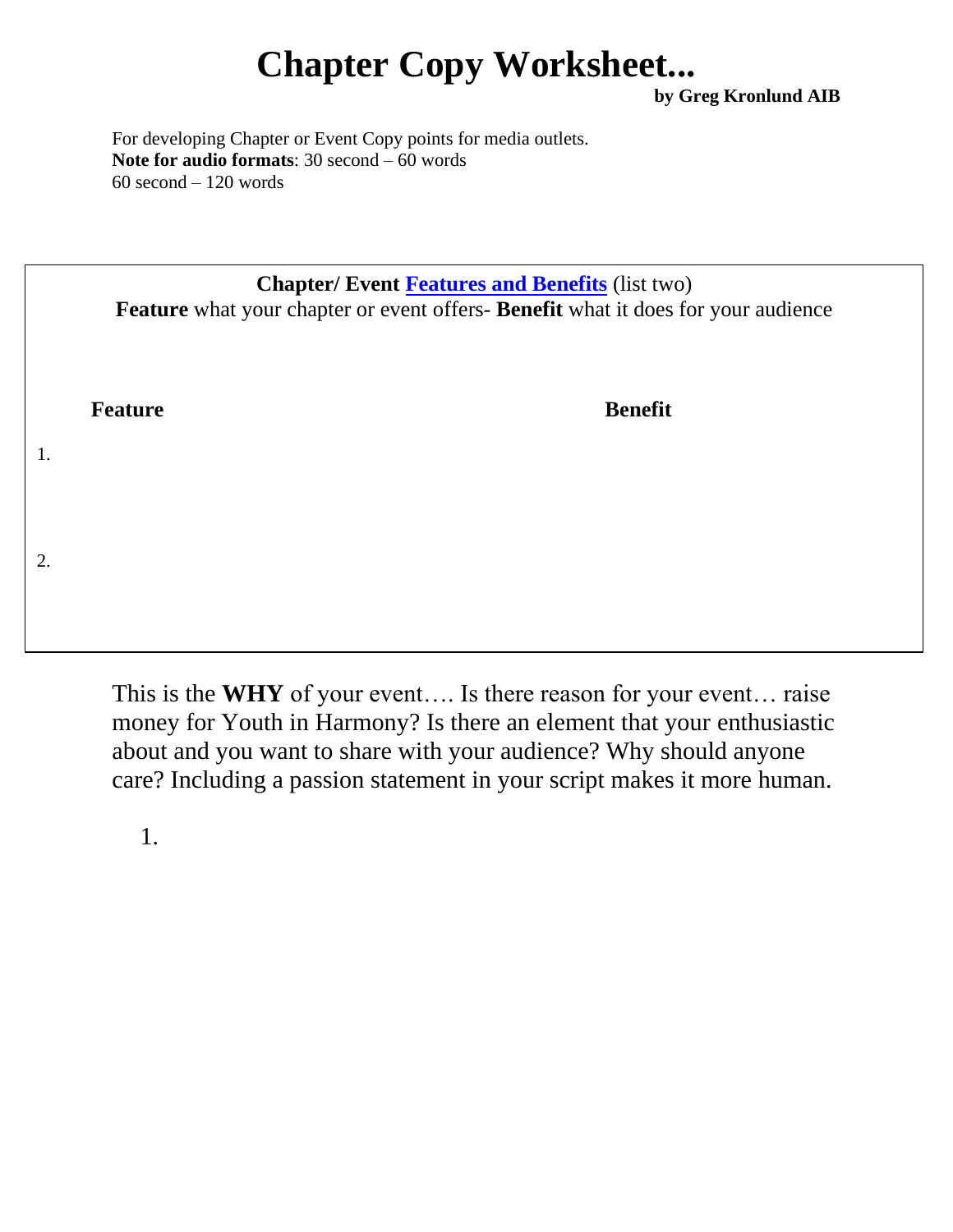**Who should attend the chapter or event?**

**What is the event?**

**Where is the event – Venue information?**

**When: Time and date of chapter or event?**

**Why: is this event important? (Passion statement)**

**Ticket information?**

*What* **do we want the copy to do (accomplish)?**

*Why* **do we want the copy to do it?**

**What do I want the viewer/listener to do? (Call to Action)**

**Is there a slogan that must be included for Chapter or event?**

**Special details to remember?**

**Special graphics for print?**

**What is the compelling reason for attending Chapter or event?**